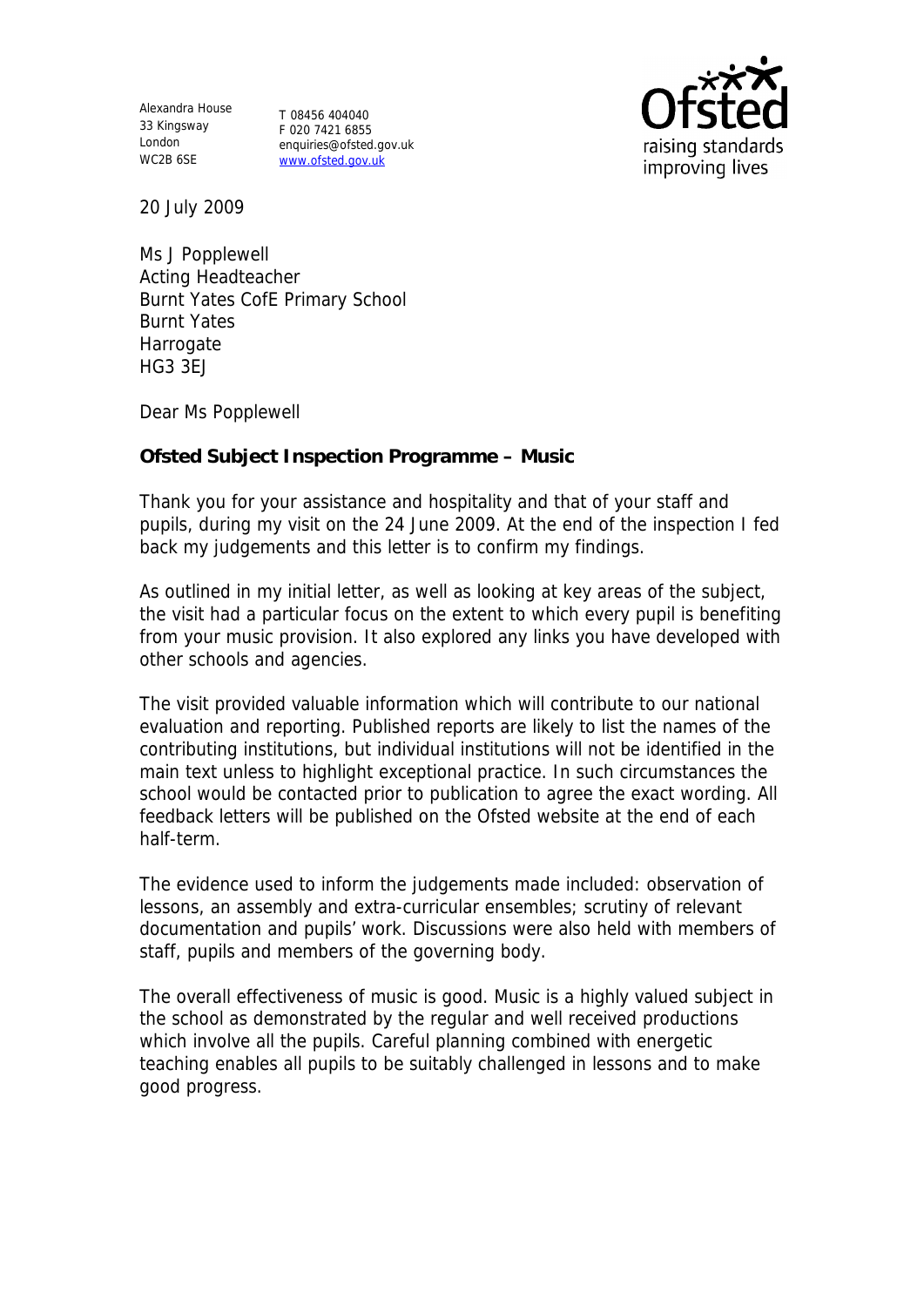## **Achievement and standards**

Achievement and standards in music are good.

- Children start school with musical abilities generally below that expected for their age. Pupils in the infant class enjoy a good range of music activities, including singing, which helps them to use instruments successfully and understand how to put different sound sources together. Overall, by the end of Year 2, pupils make good progress.
- Pupils continue to make good progress in Key Stage 2. Standards are broadly average overall and highest in singing and performing. The end of term whole school productions contribute significantly to these aspects of music learning.
- Pupils in the infant class effectively create their own music. The school however, recognises that this aspect is less well developed in the junior class.
- Pupils sing confidently, they are able to sing unaccompanied and follow directions well. Occasionally their tone becomes a little harsh especially as the music gets louder.
- Pupils strive to be involved and lead activities. They relish the opportunities provided to use their instruments in lessons and are selfassured when performing before their friends and families.

**Quality of teaching and learning**

The overall quality of teaching and learning is good.

- 'You don't realise you are learning things, because teachers make the lessons fun'. This sentiment summed up the enjoyment pupils have when learning music. Older pupils are supportive of younger ones in lessons and as a result all pupils have confidence to participate, learn from their mistakes and make good progress in lessons.
- Teachers have high expectations and lessons are well planned, especially taking into account the wide age and ability range in each class. Activities are well-sequenced and lessons have a good sense of progression.
- Pupils' work is assessed regularly; however it is not yet shared fully with pupils so that they can set themselves targets for improvement. The school also recognises that insufficient use is made of audio recordings so that pupils can listen to and make musical improvements to their compositions.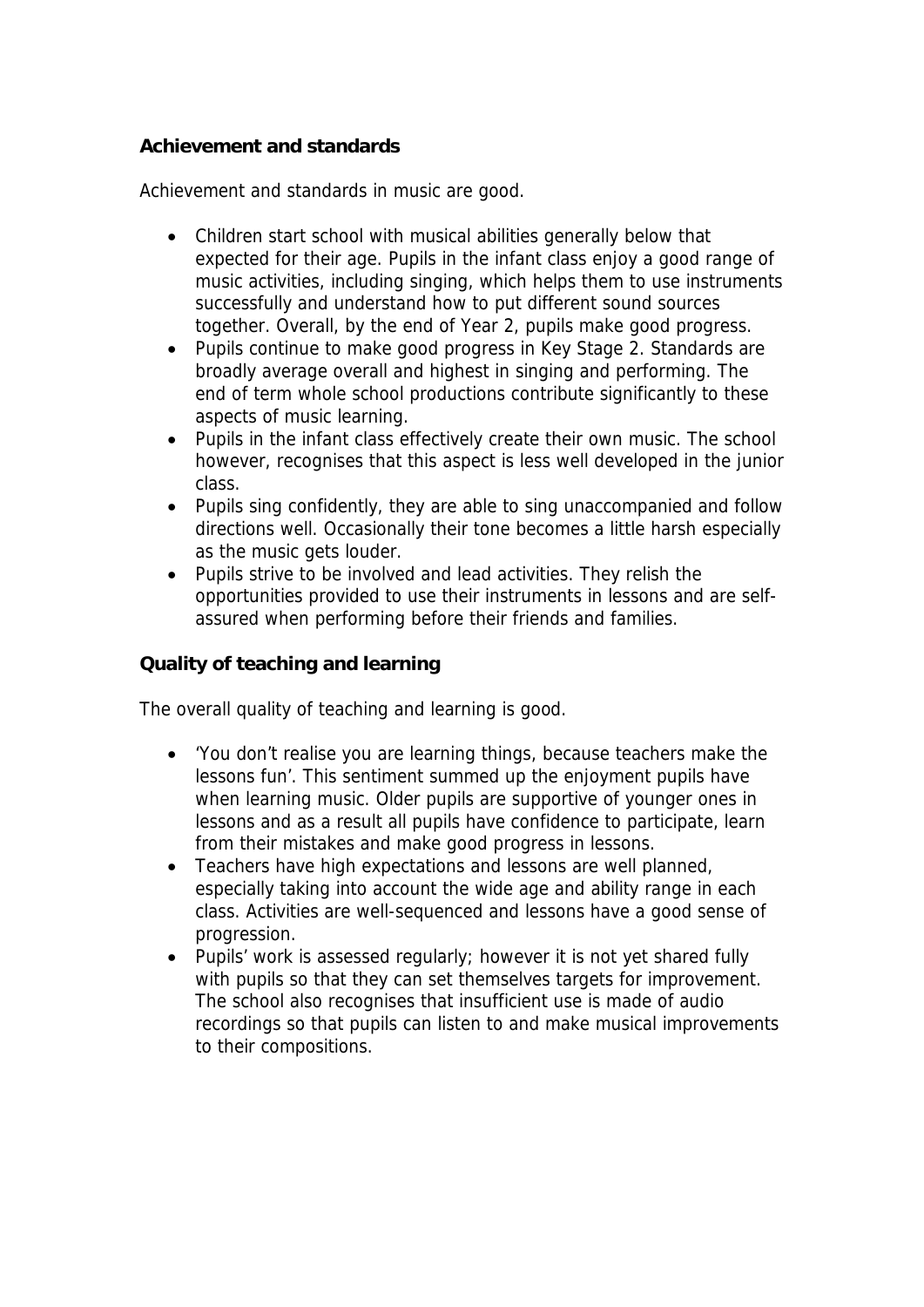**Quality of the music curriculum and extra-curricular provision**

The quality of the curriculum and extra-curricular provision is good.

- The curriculum is well-balanced and carefully planned to meet the differing needs and abilities within the two classes. While well chosen topics appeal to the pupils, the school recognises that multi-cultural music is under-represented.
- The school has chosen this year to place more emphasis on singing and performing in order to involve all pupils in productions which has led to their increased enjoyment and participation in music. Planning indicates that composition will have a more equal focus next year.
- Classroom music activities are well-supported by enrichment clubs and performances. The Oc Club is very popular and together with the choir, pupils perform regularly in school and for the local community.

**Leadership and management of music**

The leadership and management of music are good.

- Senior leaders have a very clear vision for music. They have made good use of the latest Ofsted music report to help them make accurate judgements about the overall quality of provision. There are areas for development, which you recognise and identify in your development plan.
- Opportunities are taken to involve the overall quality of provision and resources. For example, through the recently established partnership with a school in Bradford, you recognise the chance to develop multicultural music especially. Other improvements include the new microphones and recording equipment which are used particularly during performances.
- Approximately one fifth of all pupils learn a music instrument, and the school is actively investigating ways to increase this number. As a result, for example, from September 2009 all pupils in Key Stage 2 will learn an instrument as part of the instrumental programme funded by the Government.

## **Inclusion**

- The school's belief that music should be accessible to all pupils is clearly supported by its actions. Classroom activities motivate pupils and as a result both boys and girls are taking leading roles in music.
- Information about pupils' musical interests and involvement in instrumental lessons is kept.
- Enhancements to the basic curriculum, together with well-established partnerships and links with other schools ensure that all pupils are regularly involved in a wide range of music activities.